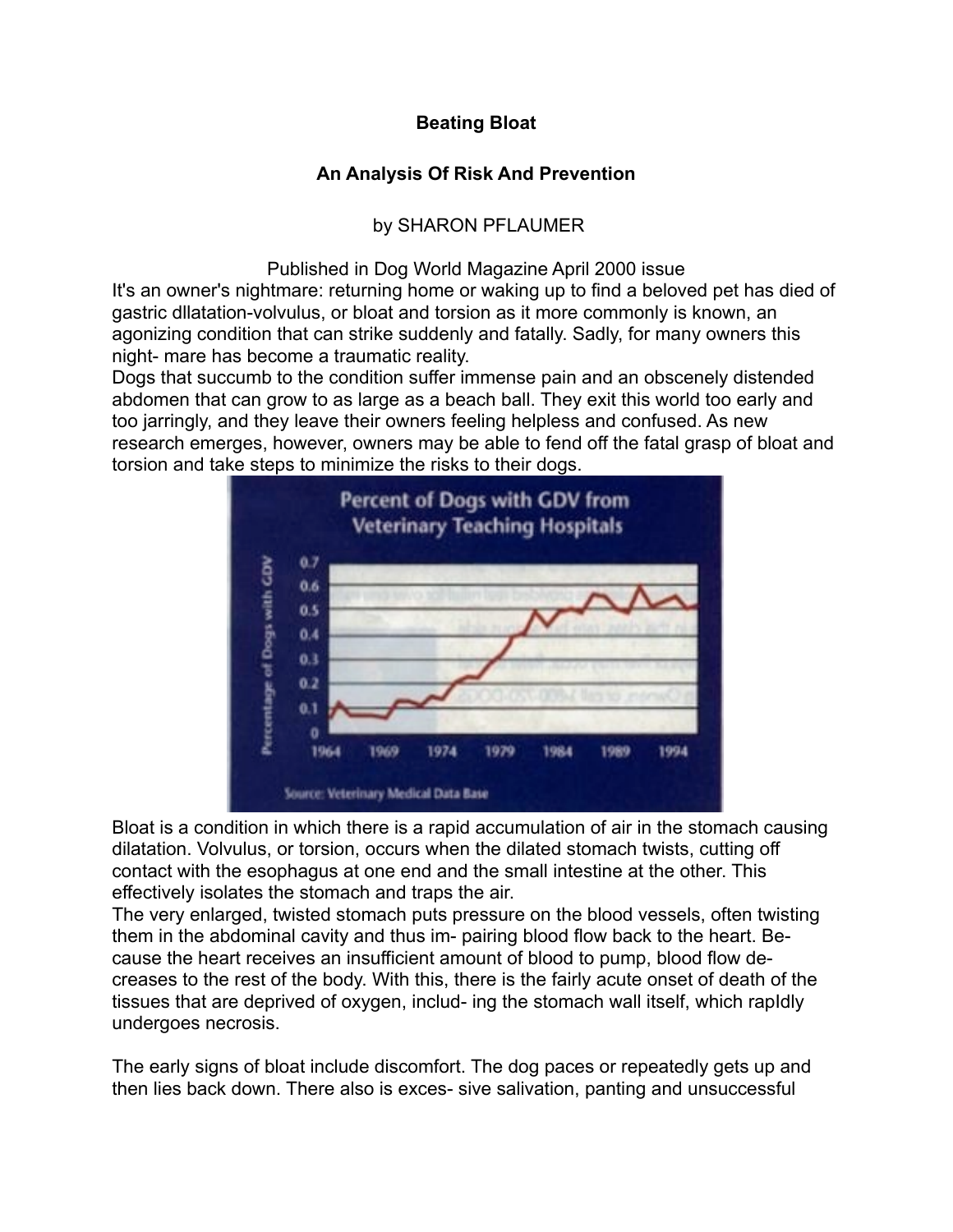attempts to vomit. As the condition worsens, the abdomen distends in most, but not all, dogs and feels taut like a drum. Shock follows (i.e., pale gums, weakness, shallow pulse, cool extremities, etc.). Often, dogs then go into a coma, and death is the ultimate outcome if they are untreated.

### **Uncovering Etiologies**

Given that GDV is one of the leading causes of death in giant and large breeds, one would expect that much research into the cause of this pervasive killer would be under way. Yet, Larry Glickman, V.M.D., Dr.PH., a veterinary researcher at Purdue University's School of Veterinary Medicine, presently is one of the only researchers pursuing this area of study. According to him, other groups currently researching the condition typically focus on Its treatment, not its cause.

Before beginning a career in teaching and research at Purdue, Glickman held faculty appointments at the Cornell and University of Pennsylvania schools of veterinary medicine. He is a pioneer in the application of epidemiologic methods to the study of pet dogs (e.g., he was the first to demonstrate that certain breeds are more susceptible to parvovirus infection; that high-fat, high-protein, low-carbohydrate diets are associated with significantly improved survival rates in dogs with breast cancer; and that exposure to asbestos and insecticides increases the 5Q risk of lung and bladder cancers, respectively, in dogs). He received the Pfizer Research Award for Research Excellence and the Ralston Purina® Small Animal Research Award, and he has authored more than 175 scientific articles, book chapters and monographs on canine health. Glickman presented some of the findings from his most recent "Five-Year Purdue University Prospective Study of Gastric Dilatation-Volvulus" at the Canine Health Conference held in St. Louis in October 1999 and sponsored by the American Kennel Club Canine Health Foundation. The purpose of the study was to isolate risk factors in order to identify the environmental situations and characteristics of dogs that make them more susceptible to the condition.

"We followed nearly 2,000 dogs belonging to 11 breeds for up to five years to determine which ones would develop bloat and which ones would not. Then, we related that data back to things like their breed, size, shape, personality, age, genetics, diet and how they were managed," he explains. The study was a two-part risk analysis performed at the breed and individual dog levels. At the conference, Glickman reported on the first part, the breed analysis findings, which are complete, but reported only the preliminary findings of the second part, the individual dog risk factors, which still are being analyzed at the time of this writing.

## **Analysis At The Breed Level**

"In the first part, we tried to look at breed-related risk factors," Glickman explains. "That is, characteristics that would put a breed per se at higher risk than any other breed in the study." The large-breed dogs in his research were characterized as weighing between 50 pounds and 99 pounds at adult weight, arid the giant-breed dogs were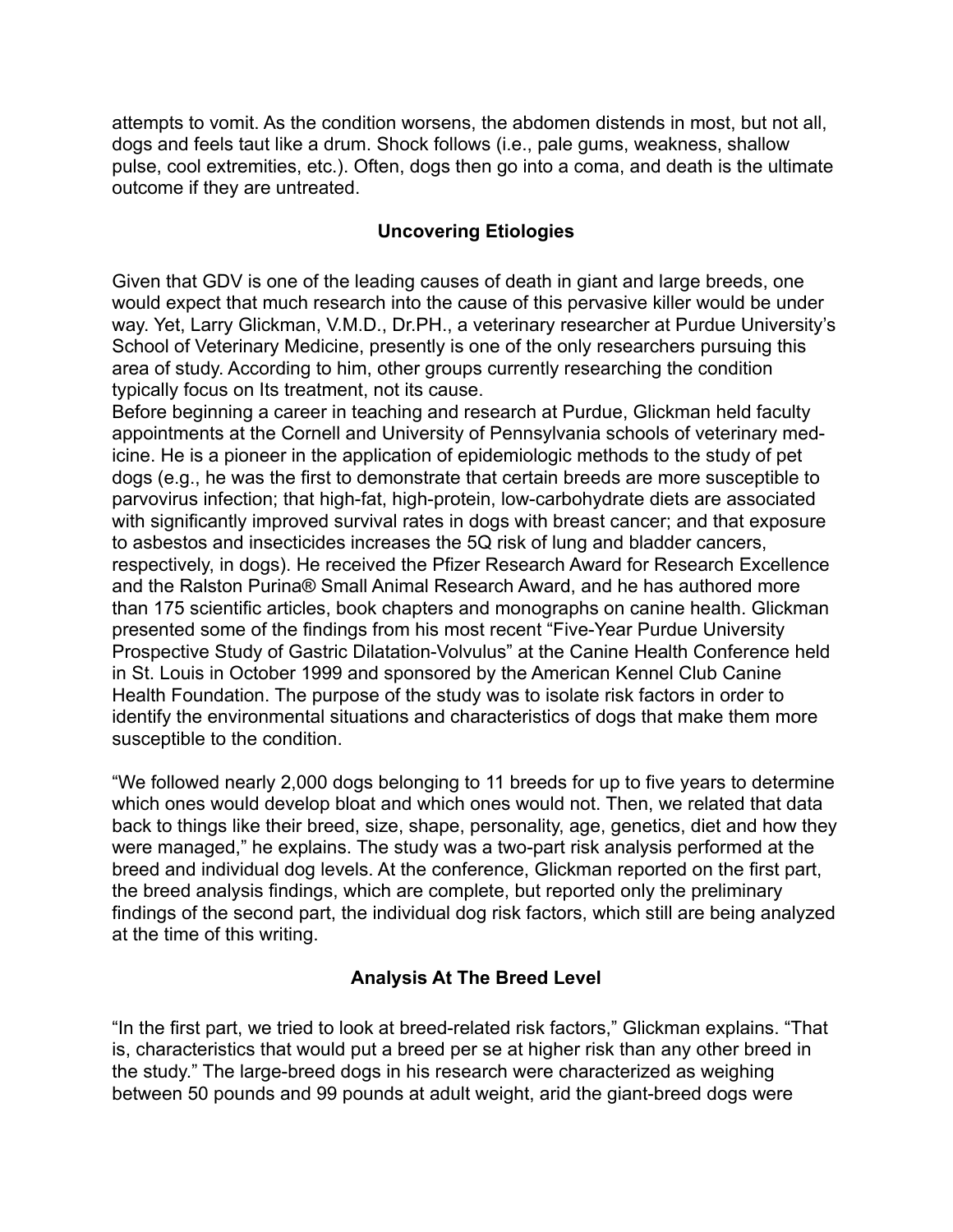characterized as weighing greater than 99 pounds at adult weight. (Smaller breeds were not studied because, for the most part, they are not largely affected by bloat.) The 11 breeds included in the study - chosen because they were known to be at high risk were the Akita, Bloodhound, Collie, Great Dane, Irish Setter, Irish Wolfhound, Newfoundland, Poodle (Standard), Rottweiler, Saint Bernard and Weimaraner. Dogs were measured at AKC shows. On the breed level, the following characteristics were analyzed:

#### **BREED SIZE**

In terms of breed risk factors, Glickman found the incidence of bloat was high and almost identical in both the giant and large breed dogs in the study. The actual incidences of bloat in both the large and giant breeds were 23 and 26 cases, respectively, per 1,000 "dog years" at risk. (Each dog followed for one year represented one "dog year" at risk. Thus incidence rates were expressed in terms of 1,000 "dog years" at risk.) Out of the more than 1,900 dogs in the study, a total of 105 developed bloat. Their fatality rate was 29 percent. The breeds at highest risk in the study were the Great Dane (a giant breed), with a cumulative incidence rate of 15.7 percent, and the Bloodhound (a large breed), with a cumulative incidence rate of 8.7 percent. To figure lifetIme rate of incidence, Glickman took observed incidence rates for the different breeds and made the assumptions that the average life span Is 10 years for the large breeds and 8 years for the giant breeds. He then calculated what the lifetime risk of bloat would be for these breeds. For the large breeds, it was 23 percent; for the giant breeds, 26 percent. In the case of the Great Dane specifically, it was 42 percent! That means more than four out of 10 Great Danes will bloat in their lifetimes. Of those that do, about one-third will die.

#### **BREED SHAPE**

According to Glickman, it's not just a breed's size that influences the rate of bloat, however. As the breed analy sis also revealed, "Breeds that have a deeper and narrower abdomen are at greater risk, with the abdomen depth/width ratio being a much stronger predictor than the-chest depth/width ratio for breeds. We think that the deeper and the narrower the abdomen, the greater the room for the stomach ligaments to stretch down or lengthen as part of the aging process. The deeper abdomen provides more room for the stomach to actually descend with age. The combination of stretched ligaments and greater room allows the stomach to twist." (See the section below on aging.) Glickman says the fact that smaller breeds with deep, narrow abdomens have a higher incidence rate of bloat further supports the correlation of the abdomen depth/ratio and increased risk. "The only breeds of lesser size with a fairly high Incidence of bloat are Basset Hounds and Basset Hound shaped breeds [including Dachshunds]. Compared to the size of the dog, they have a very deep, narrow abdomen." Study findings also revealed the risk of bloat sometimes markedly differs between two breeds of roughly the same size. Glickman believes this is due to the difference in their shape. "Compare the setters—Irish and Eng- lish—to the retrievers—Golden and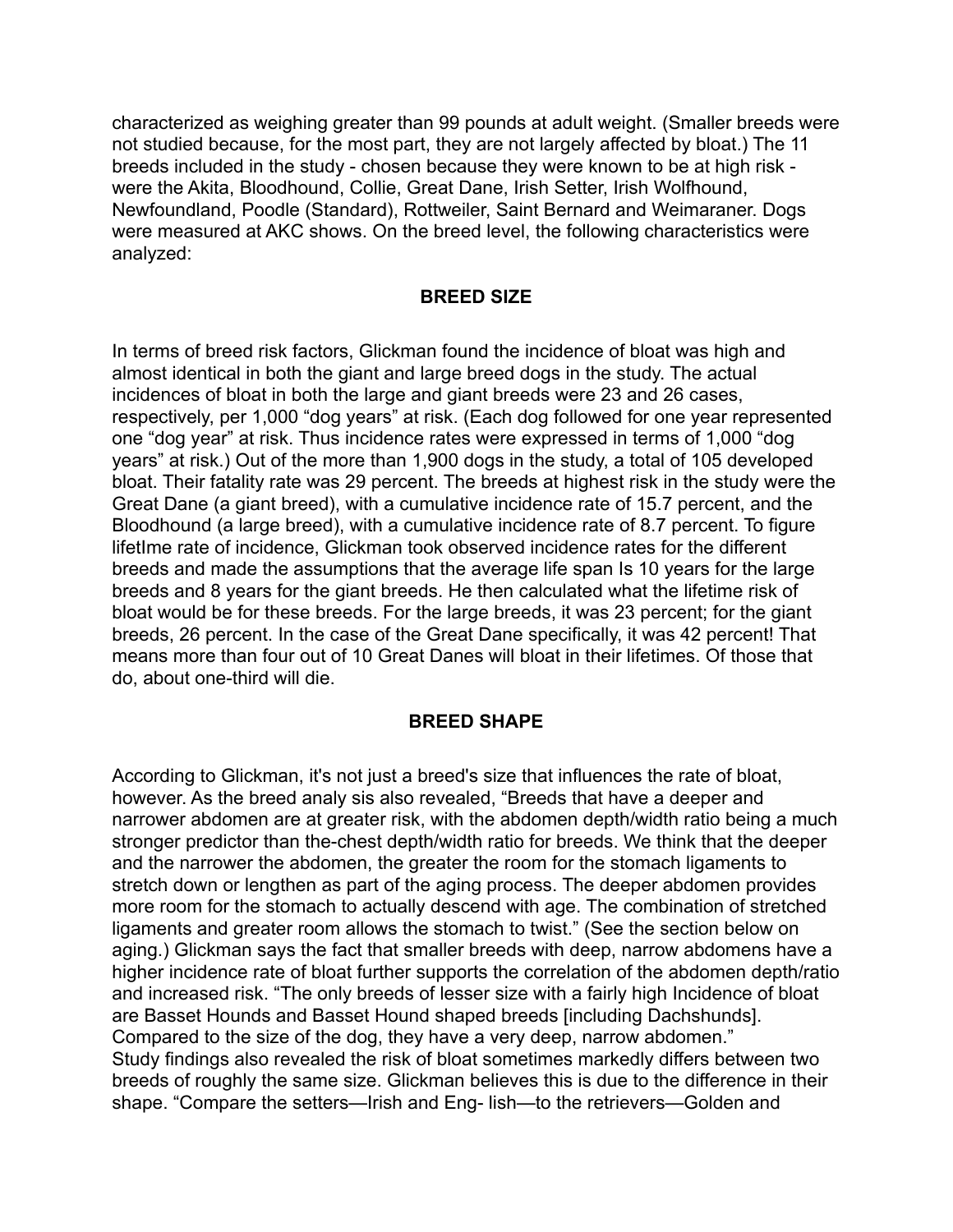Labrador. Here are two breed types that are roughly the same size, yet, the setters have a much higher incidence. Setters have a very deep, narrow abdomen, while retrievers have a shal lower, wider abdomen."

#### **TEMPERAMENT**

Interestingly, personality also turned out to be a major predictor of bloat at the breed level. Glickman explains, "We asked each individual in the study to rate their dog on a scale of I to 10 for things like aggressive to people, aggressive to dogs, submissive to people, submissive to dogs, excitabliity, fearfulness, happiness, trainability and whether the dogs are easily upset by strangers or new situations. We took the average score for each of these characteristics. Then, we looked at the relationship between the scores and the risk of bloat for the breed as awhole. Two clear trends emerged. First, themore fearful the breed, the higher the risk of bloat, and second, the more happy and easygoing the breed, the lower the risk."

According to Glickman, it's not the amountof stress per se in a dog's life that is significant, but the way in which the animals body reacts to it. That reaction is mediated by personality. "This is an important distinction because clearly there is nothing we can do about stress, " Glickman says. "All animals are stressed at times j ust as people. what is significant, though, is that a happy individual, whether a person or a dog, is less influenced by stressful situations than a highly anxious, fearful one."

Differing responses to stress might influence the risk of bloat for the following reason. "When animals are placed under stress, there are certain stress hormonal and neural rresponses. Some of these responses clearly affect gastric motility. A fearful dog may have a very different response physiologically to stress than a happy, easygoing dog. We think those physio- logical responses may contribute to the rotation of the stomach because of the motility. This is the second or third time we have demonstrated temperament—particularly easygoingness or fearfulness—is related to the risk of bloat," Glickman reports.

(Note: There were significant differ- ences among the breeds in the study In terms of how the owners scored them for happiness/fearfulness. In addition, Glickman reports that even within breeds, there was variance of owner response; the scores represent averages. See the sidebar "The 'Happiness' Score" for specific rankings.)

#### **AGING**

Although dogs of all ages were Included in the study, in general, Glickman found the incidence of bloat increased with advancing age. "Bloat is like many other diseases seen in dogs," he explains. "While it can occur at any age, generally, it is a disease of aging most commonly seen in older animals. That means we have to think about how bloat ties into the agIng process (i.e., the aforementioned stretching or lengthening of the stomach ligaments]."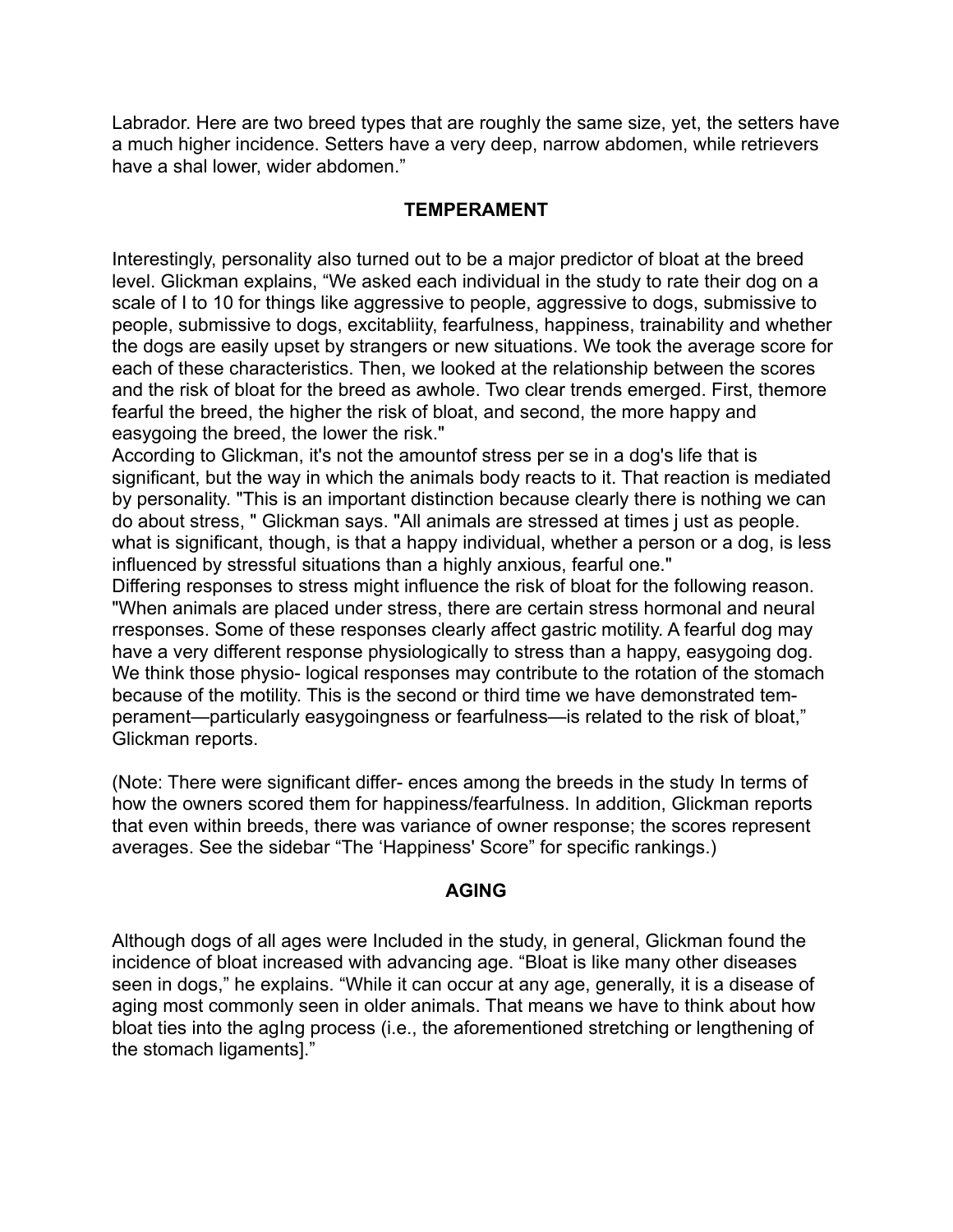Breed-level analysis revealed the incidence of bloat in large-breed dogs started to increase dramatically at 3 years of age. In giant-breed dogs, that Increase with age started much soon- er—as early as 6 months of age. Given that bloat is a disease of aging, Glickman says these findings were pre- dIctable because giant-breed dogs age faster than do large-breed dogs and, therefore, don't live as long.

#### **GENETICS**

Given the findings of this and previ- ous studies, Glickman does not believe bloat Is genetically based in the sense that one gene is responsible for caus- ing ft. "We're dealing with a complex condition where several genes interact to produce bloat. For example, things like size, shape and personality have a genetic basis. After all, what is confor- mation but genetics? What is personal- ity but genetics? My own overview of what's happening and where I think all of this is leading in both this study and in other studies is that, rather than a particular gene causing the con- dition, certain inherited characteris- tics predispose breeds or individual dogs to bloat."

#### **Individual Dog Analysis**

At the breed level, Glickman com- pared factors that differed among the 11 breeds in the study. "In the second part, we looked at individual dogs to see why those dogs were at increased risk compared to other dogs in the study," he says.

A lot more data were collected at the individual dog level because, as mentioned earlier, there was a total of more than 1,900 dogs in the study. Eighty-seven percent of their owners completed questionnaires, so detailed information was obtained on more than 1,600 dogs.

Risk factors analyzed in the individu- al dog level portion of the study in- cluded characteristics such as gender, neutering and spaying, weight, belching and flatulence, speed of eating and genetics; and environmental factors such as housing, travel, vaccination, restriction of water and exercise around mealtime, use of elevated food bowls, moistening food, giving preventive medications and number of meals fed. The following outlines some of the results:

## **GENDER**

Individual dog level analysis confirmed there is only a minimal difference in the risk of bloat between males and females. Males in the study had only a 14 percent higher incidence than did females.

## **NEUTERING AND SPAYING**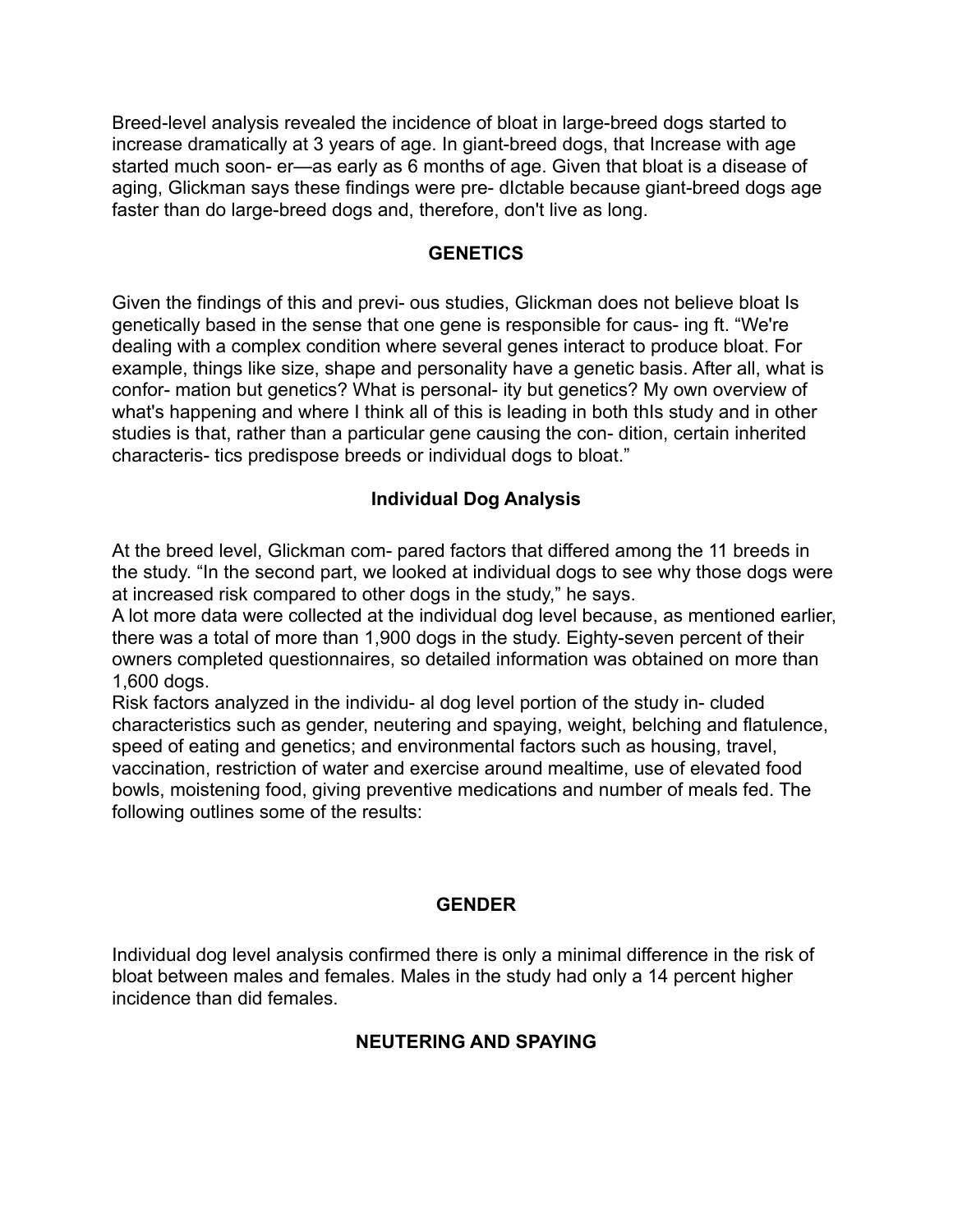Likewise, neutering did not emerge as an important factor influencing the risk of bloat in the study.

# **WEIGHT**

Weight, on the other hand, did prove to be sIgnificant. "We have consistently found, and have been able to replicate it In this study, that dogs characterized by their owners as chronically under- weight are at higher risk than dogs characterized as average weight or even overweight," Glickman notes. "This is a very important finding now that we've seen It for the third or fourth time. It suggests that, while bloat occurs acutely in dogs that show no previous indications they will bloat, these dogs may, in fact, have problems with their gastrointestinal tract long before they bloat, which may explain why they're chronically thin. A lot of factors point to the fad that there may be related, underlying problems within the UI tract that are manifested as doing poorly in terms of weight gain. Or it may simply be because they're fearful. It's hard to put weight on fearful dogs."

#### **DIET**

The Individual dog analysis also looked at the different types of food (e.g., canned, dry, semimoist and table scraps) fed to the Individual dogs In terms of the amount, brand, specIfic Ingredients, fat preservatives used, fat sources used, kibble size, etc. Study participants reported more than 150 types of food being fed. Due to the magnitude of collecting information on such a large number of foods, the diet analysis Is not complete at present but will be forthcoming shortly.

## **SPEED OF EATING**

Although specifics about the con- tents of diets still are being consid- ered, Glickman did find in this study, as he had in previous studies, that the faster the dog ate, the greater the risk of bloat. He believes the increased risk may be related to gulpIng air while eatIng, which is one theory as to bloat's cause. The fact that many dogs that bloat do not do qo Immedi- ately after eating seemingly contradicts this, however.

"One of the most confusing things in studying bloat is trying to determine why the stomach fills and distends so rapidly," Gllckman elaborates. "We used to think food was the cause. Now we know most bloat does not occur immediately after eating. In another study, we found that 70 percent of bloat cases occur late at night or early in the mornIng.

"We also now know that what's in the stomach is air, which can only come from one place. It has to be Ingested or gulped. So, the issue becomes what causes some dogs to ingest large amounts of air and others not to. This suggests there is some underlying problem that does not just occur during an acute episode, but that happens repeatedly and that may be exacerbated by temperament. That is, dogs that don't cope well gulp air."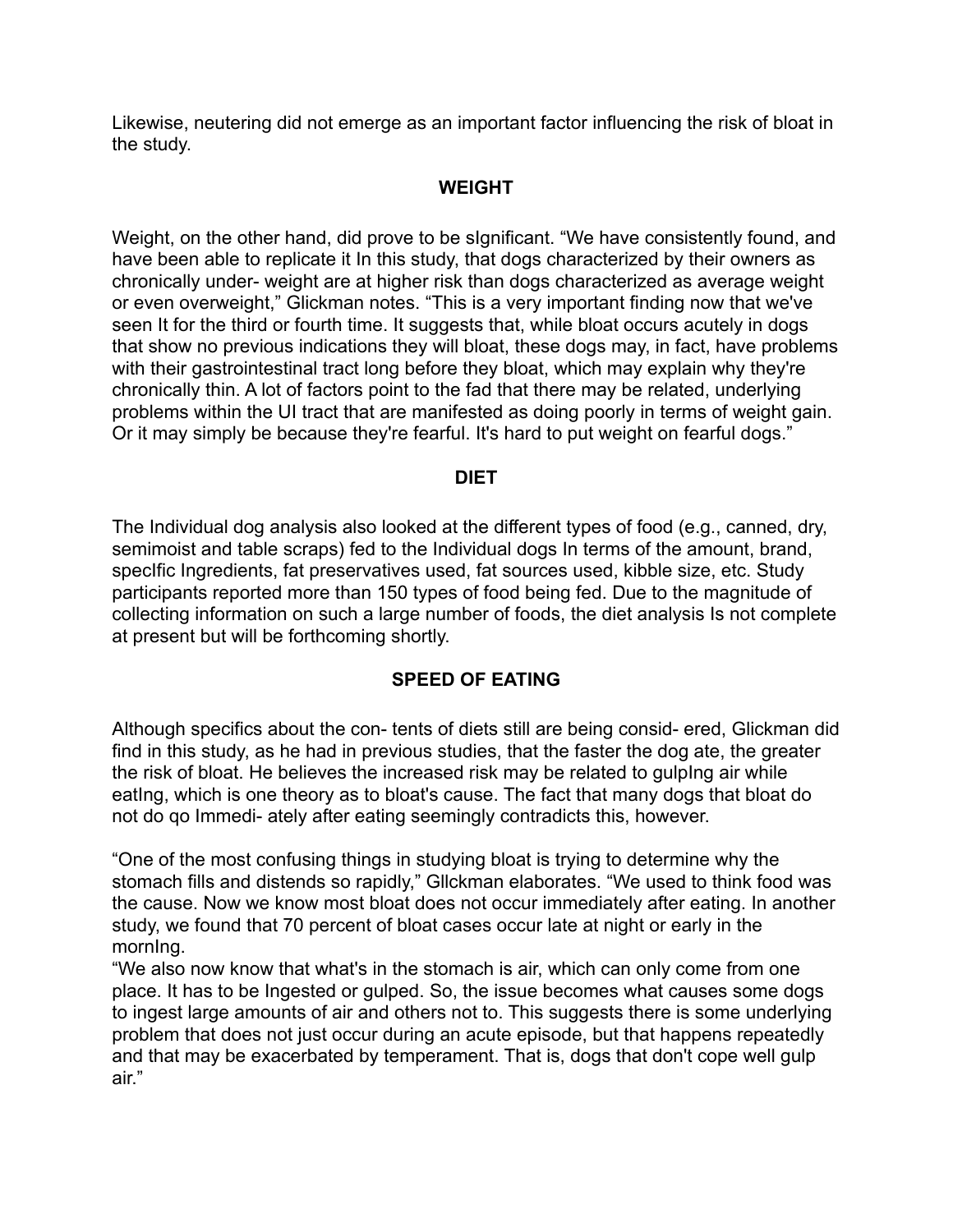Gllckman's next study, whIch he already has begun and is funded by the Collie Club of America, will be a replication of a study done in Europe five years ago (F.J. Van Sluijs and W.T.C. Wolvekamp, "Abnormal Esophageal Motility in Dogs with Recurrent Gastric Dilatation-Volvulus," abstract, Vet Surgery, Vol. 22, No. 252, 1993). The European study found that the vast majority of dogs that have repeated episodes of bloat have defects in their swallowing mechanism. That is, when they swallow food, It doesn't flow as it should from the mouth to the stomaCh. In order to get the food to flow, the dogs have to gulp air to force it down.

"So far, we've only tested two dogs," he notes. "Both already had an episode of bloat and, It turned out, both had swallowing defects. For the first time, we may have some clues as to what the primary physical defect may be in terms of allowing this rapid intake of air. What we hope to do in the near future is offer owners of dogs at high risk a test to determine if their swal- lowing mechanism is defective. The test would be done by giving the dog a bowl of barium-coated food and follow- ing the progression of the food through the esophageal tract with a procedure called fluoroscopy. This will allow us to determine If the dog needs to swallow air In order to get the food down. If we can demonstrate this in the study, then we should be able to identify the dogs at highest risk."

#### **GAS**

Tangent to the risk associated with eating rapidly and gulping air is the Influence of gas in the gastrointestinal tract. "We also asked owners to characterize their dogs in terms of flatulence and belching to see If they were associated with increased risk of bloat," Glickman explains. "In fact, both were. In dogs that belch often, there was about a 60 percent increased risk of bloat. In dogs that had flatulence often vs. rarely, there was about a 20 percent increased risk. Dogs that had abdominal distention after eating regularly had about an 80 percent increased risk"

Glickman explains that if bloat/torsion is caused by the excessive swallowing of air, which he believes it is, then what is being passed orally (belching) or per rectum (flatulence) may be air and not gas. The fact that belching and flatulence may be more common in dogs that had bloat/torsion is perhaps because the same mechanism that leads to GDV also leads to belching and flatulence. In this case, he explains, there would be an association between belching/flatulence and GDV, but no causal relationship.

#### **GENETICS**

In the Individual dog analysis, having a first-degree relative that bloated turned out to be one of the strongest predIctors. In fact, dogs with such relatives had a three- and fourfold increased risk of developing bloat. A first-degree relative was defined as either a parent, sibling or offspring, In other words, dogs that shared 50 percent of the gene pool.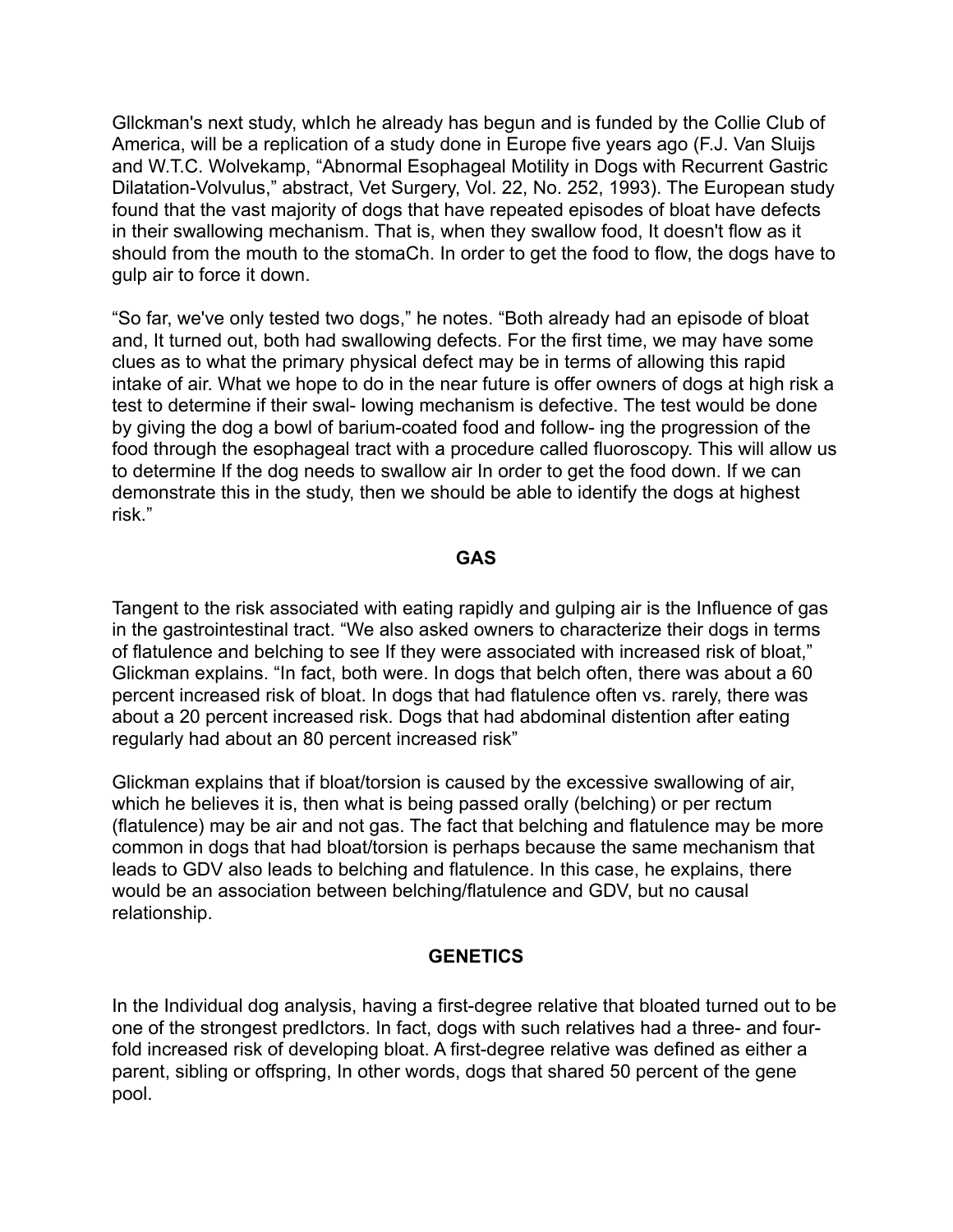Glickman believes grandparents that bloated also indicate risk. Pedigree analysis is difficult, however, because bloat is a disease of aging that may not manifest until a dog is 7 or 8 years old. Because of this, animals have to live almost their whole lives before bloat in the pedigree could be known. By that time, people often have lost track not only of grandparents, but parents and siblings as well.

Although getting complete family pedigrees with respect to bloat would be a difficult undertaking, Glickman believes doing so would be of great value. "Pedigree analysis would give us tremendous information about the specific mode of inheritance that we can't get just by asking about first- degree relatives," he says.

#### **MANAGEMENT**

In terms of environmental risk factors, which included management, the individual dog analysis looked at things such as how the animals were housed, if they traveled, the frequency of vaccination, etc. None of these appeared to be associated with an altered risk of bloat. However, the study did reveal an increased risk of bloat associated with things such as restricting exercise before and alter eating, restricting water before and after eating, giving preventive medications, moistening the food and raising the bowl's height. These findings were of great interest to Glickman because, until now, these measures commonly were thought to be preventive.

To further clarify these seemingly contradictory findings, Gilckman compared the rate of use of these preventive measures in dogs that had a first-degree relative that bloated and in those that did not. He found that these practices more commonly were used by owners with dogs at high risk. Glickman then further analyzed the data to determine whether these practices are associated with bloat simply because the owners accurateiy had identified the high-risk dogs ahead of time, or if they actually were harmful or had no effect.

Prior to this last step in his analysis, his gut feeling was that all these practices probably would prove to have no effect. Indeed, his "final analysis shows that this is correct except for raising the food bowl, which does appear to increase the risk of bloat; the higher the bowl, the higher the risk." Glickman says the elevation may be causing an increased incidence of aerophagia (excessive swallowing of air), which could account for the higher risk.

#### **MEAL FREQUENCY**

Another commonly recommended measure for preventing bloat is feed- ing smaller, multiple meals. This procedure's effectiveness was horn out by the individual analysis part of the study. "in previous studies, we showed that as the number of meals fed per day increases, the risk of bloat decreases. We found the same thing in this study. If you take that to the fullest, then free-feeding should be best. We don't have the data to support that conclusion, however, because we don't have enough data on free-feeding in any of these studies to look at It by itself, since free-feeding Is not commonly done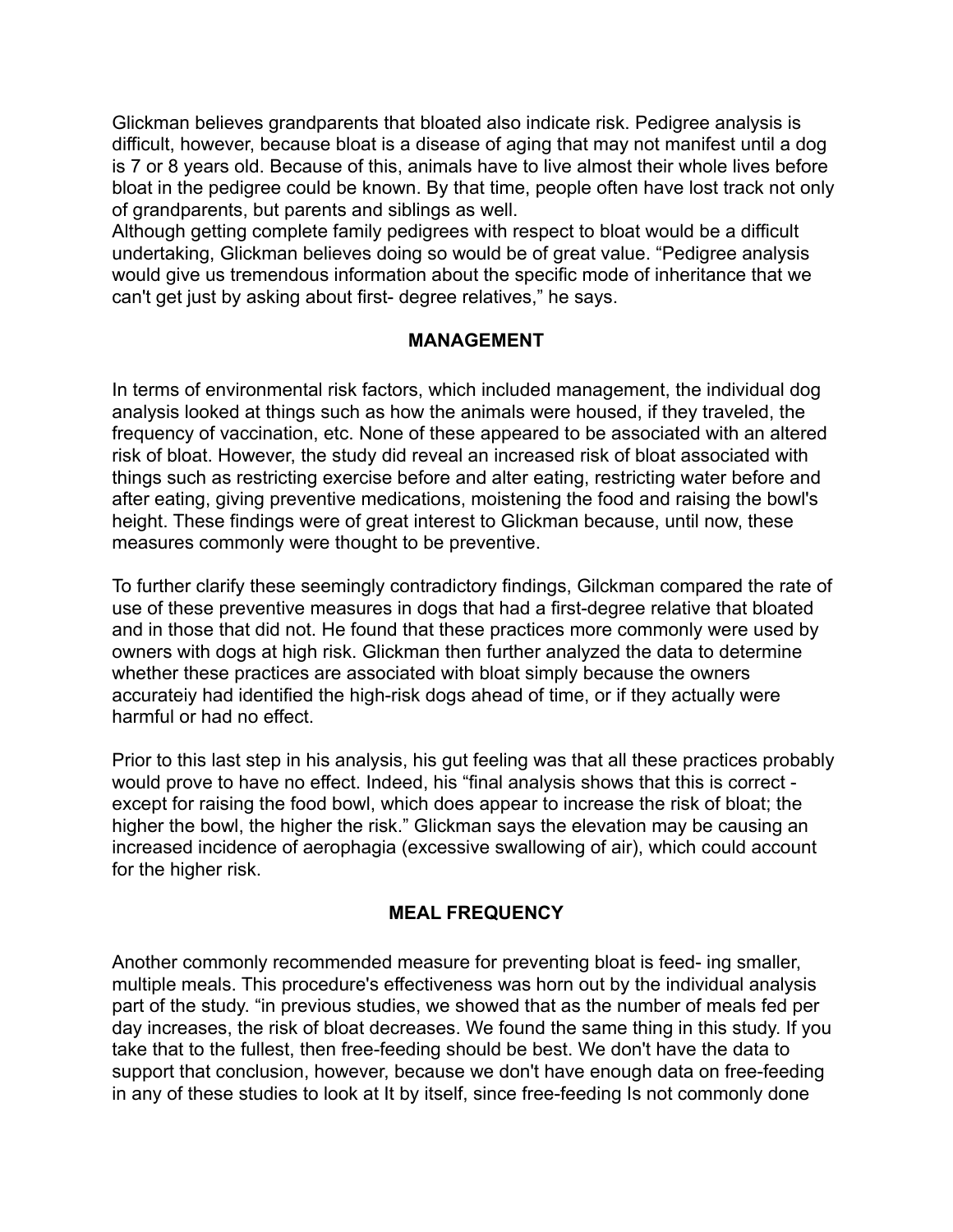with large- and giant-breed dogs." Glickman believes the link between feeding multiple meals and a lower incidence of bloat may be related to less distension of the stomach with smaller meals.

# **Lowering The Risks**

After reviewing the results of Glick- man's study, if you believe your dog may be in the high-risk category, there are steps you can take to actively reduce the chances of bloat/ torsion. Glickman makes the following preliminary recommendations based on what already is known:

1. Don't breed a dog if a first-degree relative has suffered an episode of bloat.

2. Consider a prophylactic gastropexy for dogs that fit the high-risk profile. (Note: Prophylactic gastropexy should be performed only if the dog already is neutered or will be neutered at the time of gastropexy. Breeders who prevent high-risk dogs from bloating by opting for this surgery, but then continue to breed the dogs mask the problem and destroy their selection criteria in a breeding context. For more in- formation on this procedure, see the sidebar, "Emergency Treatment And Prevention.") 3. Owners who have dogs that eat rapidly should do anything they can to slow the speed of eating. Owners in the study suggested all sorts of methods, some of which were quite effective. The most com- mon and most effective strategy was to place a large object that the dog had to eat around in the food bowl. The object that worked best, although it sounds a little unusual, was a heavy chain with big links. Unlike a rock, which the dog can push out of the way, a heavy link chain forces the dog to eat under and around it.

4. Owners of anxious or fearful dogs should consider behavior modifica- tion. A growing number of animal behaviorists and veterinarians know how to intervene with these dogs. In some instances, drug therapy also may be warranted.

5. Feed smaller, multiple meals instead of one large meal per day.

6. Do not elevate the food bowl.

After his analysis of the study's results is complete, Glickman will make dietary recommendations based on types of feed If they are IndIcated.

Gllckman believes the greatest value of this study is that It is prospective. "That means we collected all the information on the animals before we or the owners ever knew which ones would develop bloat and which would not," he explains. "Thus we and the owners were totally unbiased in the way in which the information was collected.

"This Is very different from all the other studies that have been done up until now. They took dogs that had already bloated and dogs that had not bloated and then went back and asked owners how they managed the dogs. Of course, owners of dogs that bloated remembered things much differently than owners of dogs that did not."

The initial study findings will be published shortly in the Journal of American Veterinary Medicine. It is hoped that this and future research in thIs area finally will begin to offer owners definitive preventive powers against this horrific condition.

Editor's note: The results of the dietary analysis component of Glickman's research will be featured In a future DOG WORLD artide.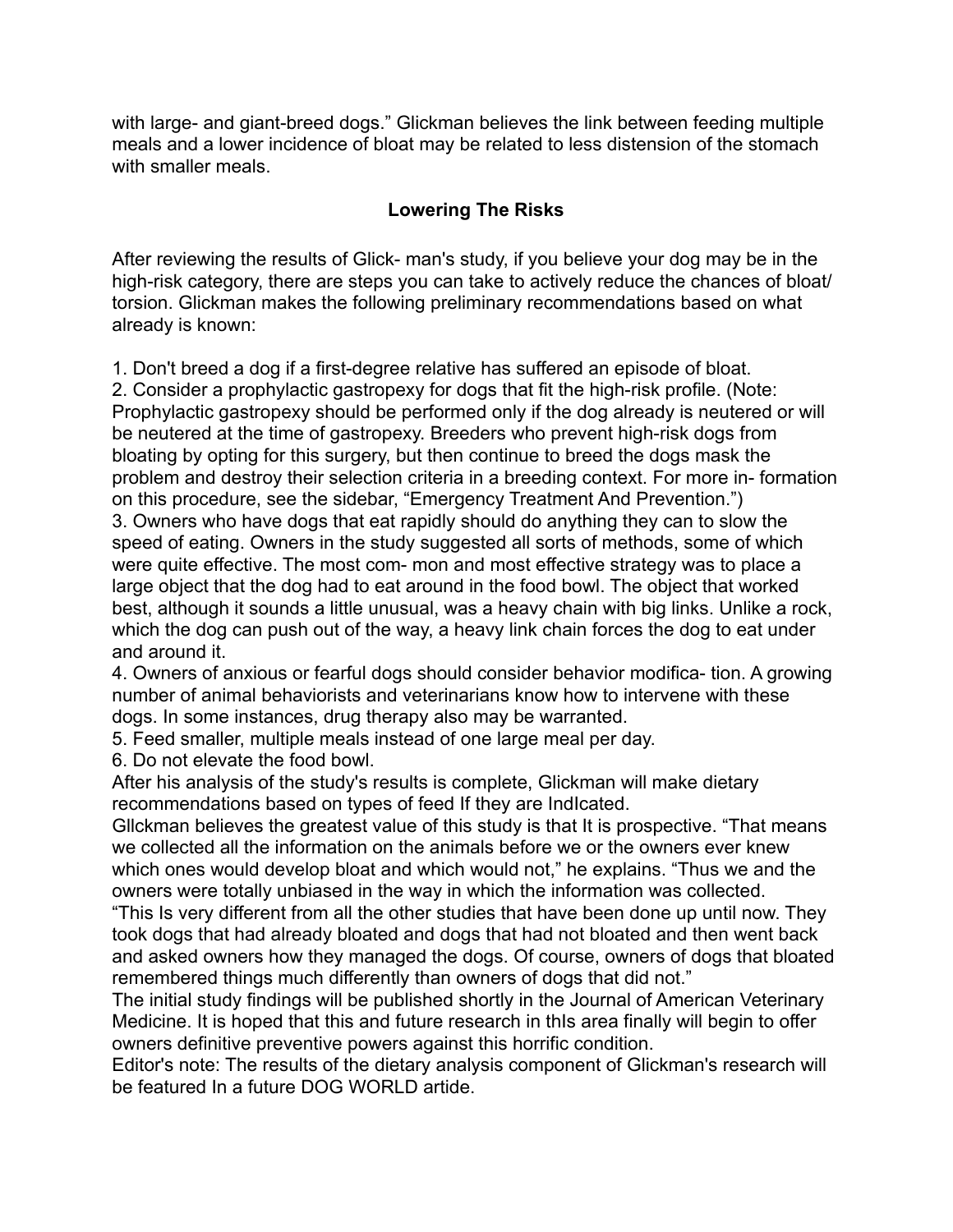A Dog Writers Association of America annual writing competition finalist, Sharon Pflaamer holds a bachelor of arts degree in English from Northern illinois University and has been writing on the subject of dogs for 74 years. She shares her life with Bronmaur's Conquistador (Kassie) and Bronmaur's Cross Current (Brook), two mahogany sable and white rough Collies, whom she says fill her days with laughter and love.

#### **PLANNING AHEAD**

The following steps may help improve your dog's chances of survival should it suffer from bloat and torsion.

The signs of bloat and torsion should be memorized or posted in the kitchen or kennel. Because survival of this life-threatening condition depends on prompt treatment, owners of high-risk dogs exhibiting one or more signs of bloat and torsion never should take a "wait and see how the dog is in the morning" approach to veterinary intervention. Veterinary treatment should be sought immediately.

The nearest veterinary clinic offering 24-hour emergency service and having staff capable of performing gastropexy should be identified ahead of time. When a dog is fighting for its life, you won't have time to call around to find a clinic that is open, much less capable of performing gastropexy. The fastest route to the facility also should be determined and, because most bloat episodes occur after-hours, driven at least once in the dark. Owners always should be sure they have enough gas to drive to the emergency facility when they park their car every night as well.

The telephone numbers of the 24-hour facility and the dog's regular veteri- narian should be posted by or on the phone. Whether a dog is being taken to its regular veterinarian for emergency first aid or directly to a 24-hour eniergency facility, owners should phone ahead. Advance notice allows veterinary staff to be prepared to treat the dog immediately upon its arrival.

If owners live alone and own a dog that weighs more than they can lift, they should ask two neighbors in advance it they would be willing to assist in get- ting the dog into the car in an emergency situation. (As bloat and torsion advance, dogs become weaker and weaker. Eventually they are unable to walk.) Two people can carry a dog by using a blanket as a stretcher.

Perhaps most important of all, owners should learn from their veterinarians how to pass a stomach tube and insert a trocar. This especially is important if owners live a long distance from an emergency clinic.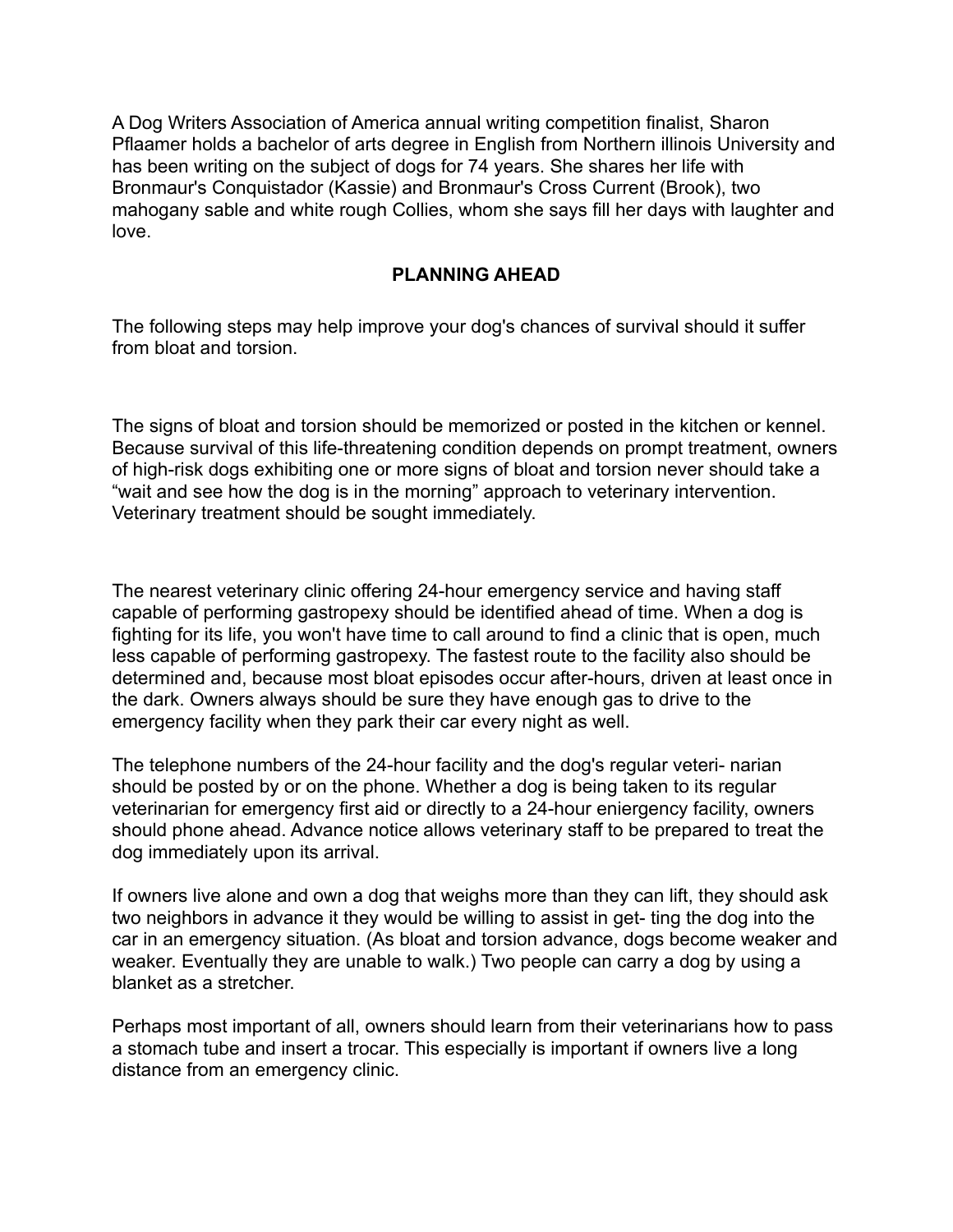The telephone numbers of the 24-hour facility and the dog's regular veteri- narian should be posted by or on the phone. Whether a dog is being taken to its regular veterinarian for emergency first aid or directly to a 24-hour eniergency facility, owners should phone ahead. Advance notice allows veterinary staff to be prepared to treat the dog immediately upon its arrival.

If owners live alone and own a dog that weighs more than they can lift, they should ask two neighbors in advance it they would be willing to assist in get- ting the dog into the car in an emergency situation. (As bloat and torsion advance, dogs become weaker and weaker. Eventually they are unable to walk.) Two people can carry a dog by using a blanket as a stretcher.

Perhaps most important of all, owners should learn from their veterinarians how to pass a stomach tube and insert a trocar. This especially is important if owners live a long distance from an emergency clinic.

Editor's note: The following describes emergency procedures for treating bloat/torsion in the life-threatening stages; how ever owners should consult their veterinarian for advice and instruction on administenng any type of first aid and recognizing when intervention is necessary. This is not meant as a replacement for such veterinary consultation.

## **EMERGENCY TREATMENT AND PREVENTION**

Bloat can occur at any time—not just after eating—and when it does, it can happen very swiftly. If it is not treated quickly, the dog will die. Because it can have a rapid onset, owners may not have time to get their dog to a veterinarian. When dogs are down and in shock, the only way to save them may be to perform emergency first aid. In this regard, the first thing to do is attempt to pass a stomach tube down into the dog's stomach to relieve the air This is effective if the stomach has not already twisted. If it has twisted, however, the tube won't pass into the stomaCh. In that event, a largegauge needle called a trocar, which is much larger than one used for giving vaccines, should be inserted into the side of the huge, distended abdomen to allow the air to escape. There is a hissing sound as the air is released. (To be prepared, owners of high-risk dogs should have their veterinarians train them to do these procedures In advance and provide them with the necessary equipment.)

Note: Owners who fear they will injure their dog seriously or cause it to bleed to death by inserting the needle into its abdomen need not worry. A dog with a dilated abdomen will not bleed to death after the abdomen has been punctured with the needle. But, even if an owner did do damage, the dog almost certainly would die anyway without emergency first-aid treatment so the owner has little choice.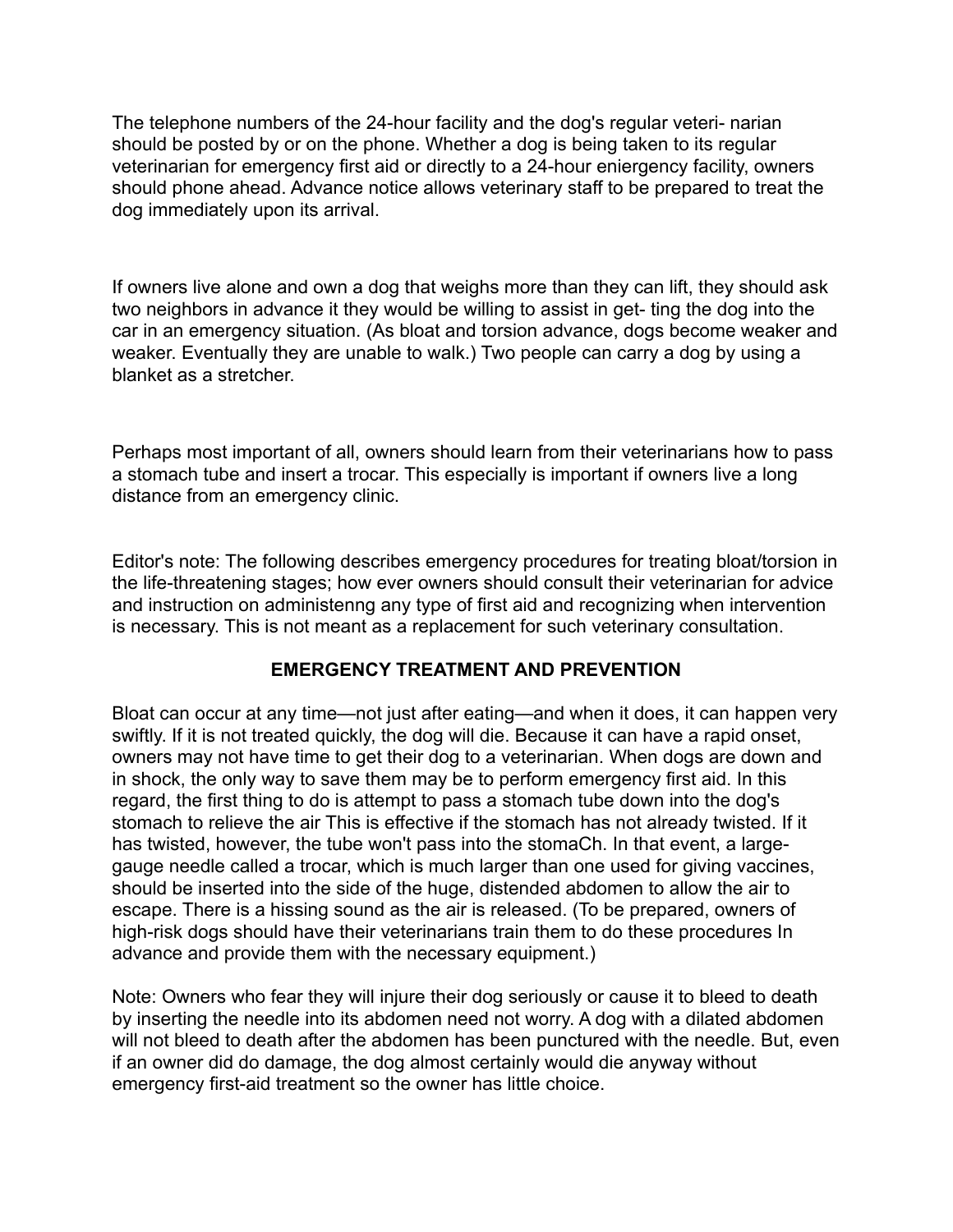Whether emergency first aid is performed by the owner or veterinanan it buys time to transport the dog to a facility capable of performing the necessary surgery

# **DIAGNOSIS AND TREATMENT**

A high percentage of bloat cases can be confirmed clinically. When the dog has a huge, distended stomach and is in shock, there is little question that bloat is the cause. When bloat occurs without the gross, abdominal distention, however diagnosis is somewhat tnckier. In these cases it must be confirmed by X-ray. Although every veterinarian should be equipped to diagnose the condition, not all are capable of performing the surgery needed which involves opening up the abdomen, emptying the stomach contents, repositioning the stomach in its normal position and fixing it permanently in place so it cannot rotate.

The stomach permanently is fixed in placed with a procedure called gastropexy. This prevents the stomach from twisting again in the future by attaching it to some fixed structure in the abdominal cavity such as a rib or the body wall. This may be done in several ways all work well Gastropexy will not prevent dilatation from recurring, but it effectively prevents volvulus. Thus if dilatation recurs, it is not life-threatening because the stomach cannot twist.

It is important to note that if first aid is performed but not followed by gastropexy on a dog that has had a bloat episode, bloat likely will occur again. (Gastropexy commonly is performed after a bloat episode, even if torsion has not occurred.) In dogs that had acute bloat episodes, the one-year recurrence rate in those that had only first aid was more than 90 percent, while the recurrence rates in those that had gastropexy were about 2 percent to 4 percent in the following year. If gastropexy is performed prophylactically, the one-year risk of bloat may be even lower.

# **PROPHYLACTIC GASTROPEXY**

Because many people are concerned their dogs are at high risk for bloat and worried they may not be there when it happens, prophylactic (preventive) gastropexy is becoming more common It is best to have it performed by a veterinary surgeon who has done it before, however, just as the surgery for bloat itself should be performed by an experienced surgeon.

The ideal time to perform gastropexy is when the animal is being neutered. When done in this context postoperative care for prophylactic gastropexy is no different than for a normal spay When gastropexy is performed on a dog with an acute episode of bloat, however it is more involved and delicate and has high mortality rates. It also requires very intensive therapy for several days afterward, often has complications and is very expensive. Gastropexy performed following an episode of bloat may cost \$3,000 or more while prophylactic gastropexy may cost as litte as \$200.

Prophylactic gastropexy is recommended in some instances if a dog fits the high risk profile (e g, belongs to a breed known to be at high risk, has a first degree relative with